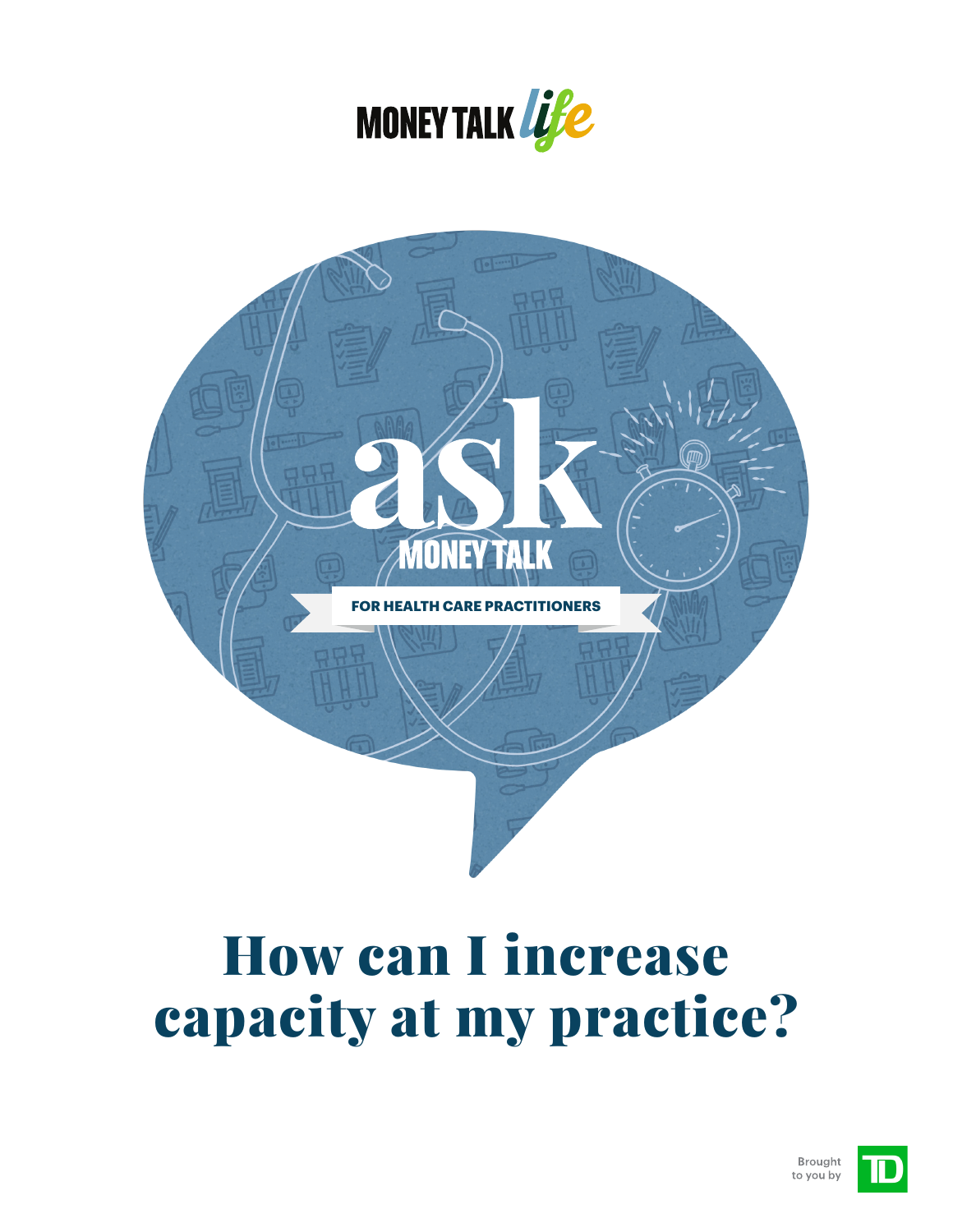## I'd love to serve more patients at my practice, but how can I when I'm already overwhelmingly busy?

**A:** It's a question I hear often from other doctors, fretting about how overwhelmed and busy they are. As fellow healthcare practitioners, we can all relate. The life of a physician can be exceedingly demanding. Requests for our time can often surpass the number of working hours in a day.



**DR. ADAM STEWART** PHYSICIAN

That said, I am frequently perplexed when some doctors describe many of the elementary tasks, even administrative duties, that burden their time. When they describe all of the work they do, much of it would be best delegated to their staff.

"Why don't you have your staff do that?" I'll ask. The typical reply: Their staff is too busy, already over capacity. Moreover, physicians often go on to say they cannot afford to hire additional help.

The reality is that delegating tasks is key to improving efficiency and capacity. This is especially true for healthcare practitioners because in clinic operations the "bottle-neck" is often the physician's expertise. It may seem counterintuitive, but if need be, hiring additional staff can help to improve efficiency, improve capacity, and thus improve one's bottom line. Costly and time-consuming tasks can be delegated to the extra staff. It really is an embodiment of the old adage, "You've got to spend money to make money."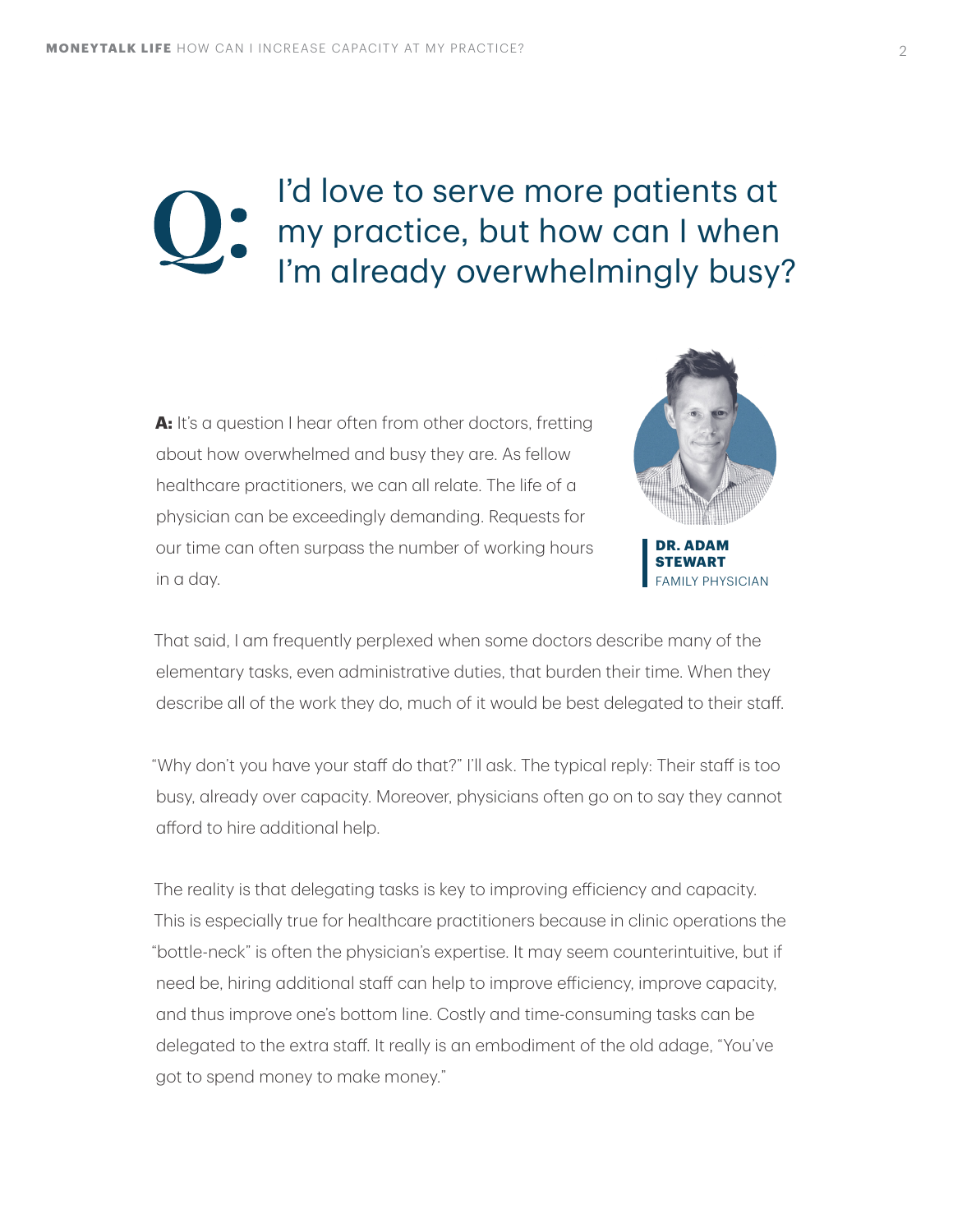#### **You can delegate tasks to save time**

Consider this unfortunately classic example: Assume it takes a doctor 45 seconds to measure and record a patient's blood pressure in a chart. This is a job that could easily be delegated to a staff member. Thus, if a doctor takes the time to train a staff member to perform this task and to develop a standardized office protocol for preparing patients for visits, this would help save time exponentially from that day forward. Multiply 45 seconds by 20 patients per day and a physician could gain up to 15 minutes every day. That's more than one hour per week. Practically speaking, those 15 minutes per day might equate to seeing an extra patient each day.

This is just one small example. Patients often need more than a blood pressure reading during a visit. Sometimes they need other measurements, such as height, weight, temperature, heart rates, and oxygen levels. This amount of prep time can easily amount to over two minutes per patient. Now the minutes are adding up:

### *2 minutes x 20 patients per day = 3.3 hours per week*

While saving 30 seconds here and there might seem trivial, if that task is repeated a hundred times per day, it translates to hours saved each week and this is compounded by each and every task that becomes more efficient.

Here are some other routine responsibilities that could be delegated to staff:

- Relaying messages to patients, whether by telephone or email
- Completing basic preliminary information on forms (like demographic information)
- Multi-step, time-consuming tasks in Electronic Medical Records (EMRs), such as setting tracking reminders for tests and referrals, or the actual faxing of referrals
- Importing lab data and reports to the EMR
- Submitting billings (Note: While physicians should generally record their own billing codes for each visit, the actual task of entering billing codes into the computer and submitting them may be better delegated to staff.)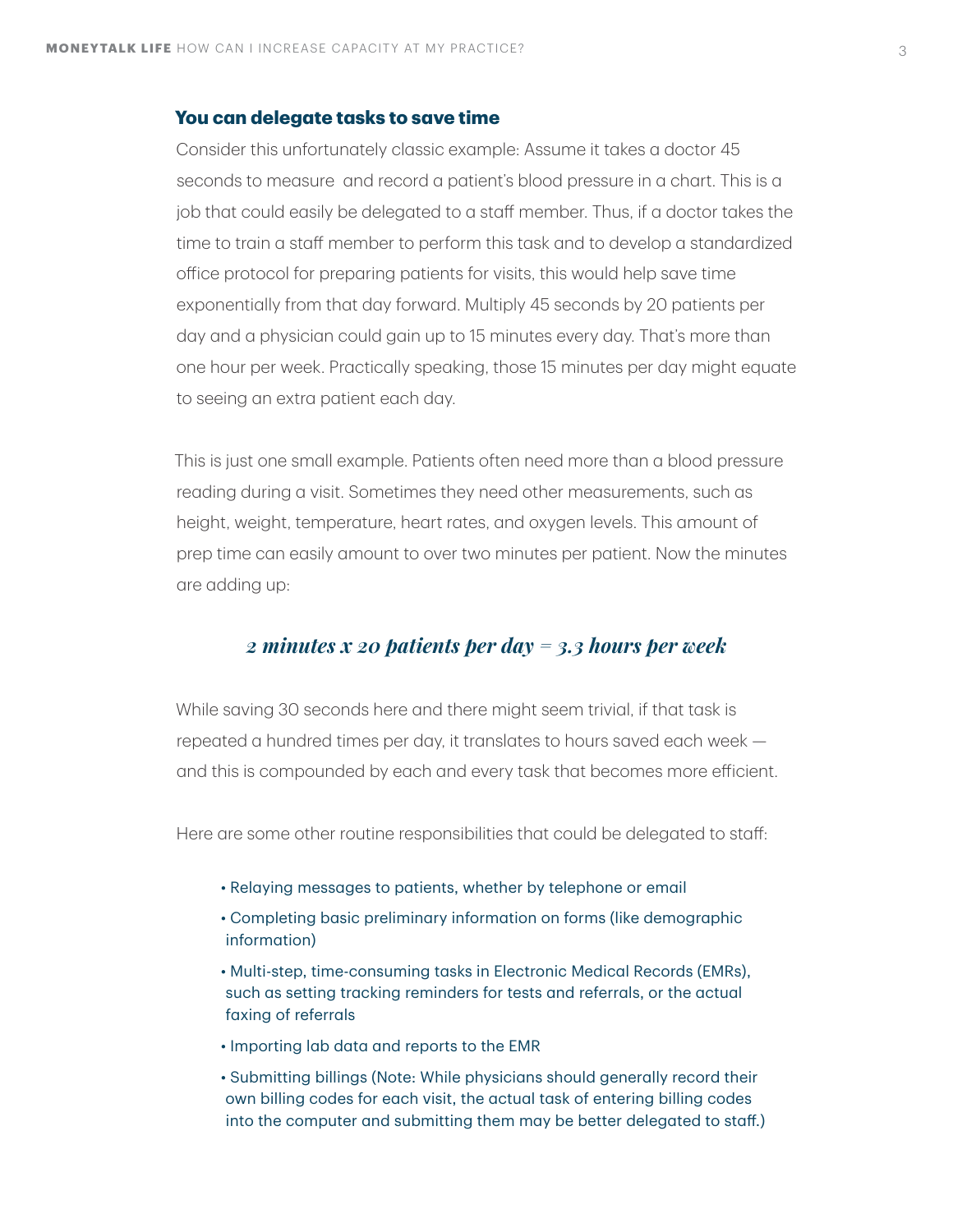#### **You can delegate tasks to save money**

Of course, if delegating duties can save time, it can also save money. A time savings of 45 seconds may not seem like much, but you may feel differently if you follow the money. Assume that a physician's time is worth \$250 per hour, a nurse's wage is \$35 per hour, and a medical office assistant's wage is \$20 per hour. As we established, one does not need to be a physician or even a nurse to measure a patient's blood pressure. Yet a 45-second blood pressure measurement can "cost" \$3.13, \$0.44, or \$0.25, depending on who performs the task. Thus, it can make the most financial sense to delegate the responsibility to a medical office assistant.

If the office does not have a medical office assistant, perhaps it is worth analyzing the demand and hiring someone for such a position. It may be a role that pays for itself.

Many physicians make the mistake of feeling they cannot afford to hire additional staff. The truth, more often, is that they can't afford *not* to.



It is an *opportunity cost* for physicians to spend their time on assignments that could be delegated to others whose time does not cost as much. The cost you're saving by performing these tasks yourself may be dwarfed by the lost opportunity — to see more patients, or simply leave the office in time for dinner most nights. Freeing up our valuable (and costly) time can allow us to spend our efforts on our primary role, which also happens to be the role that generates the revenue: seeing and caring for patients. This helps to increase capacity and thus also improves the health care system at large.